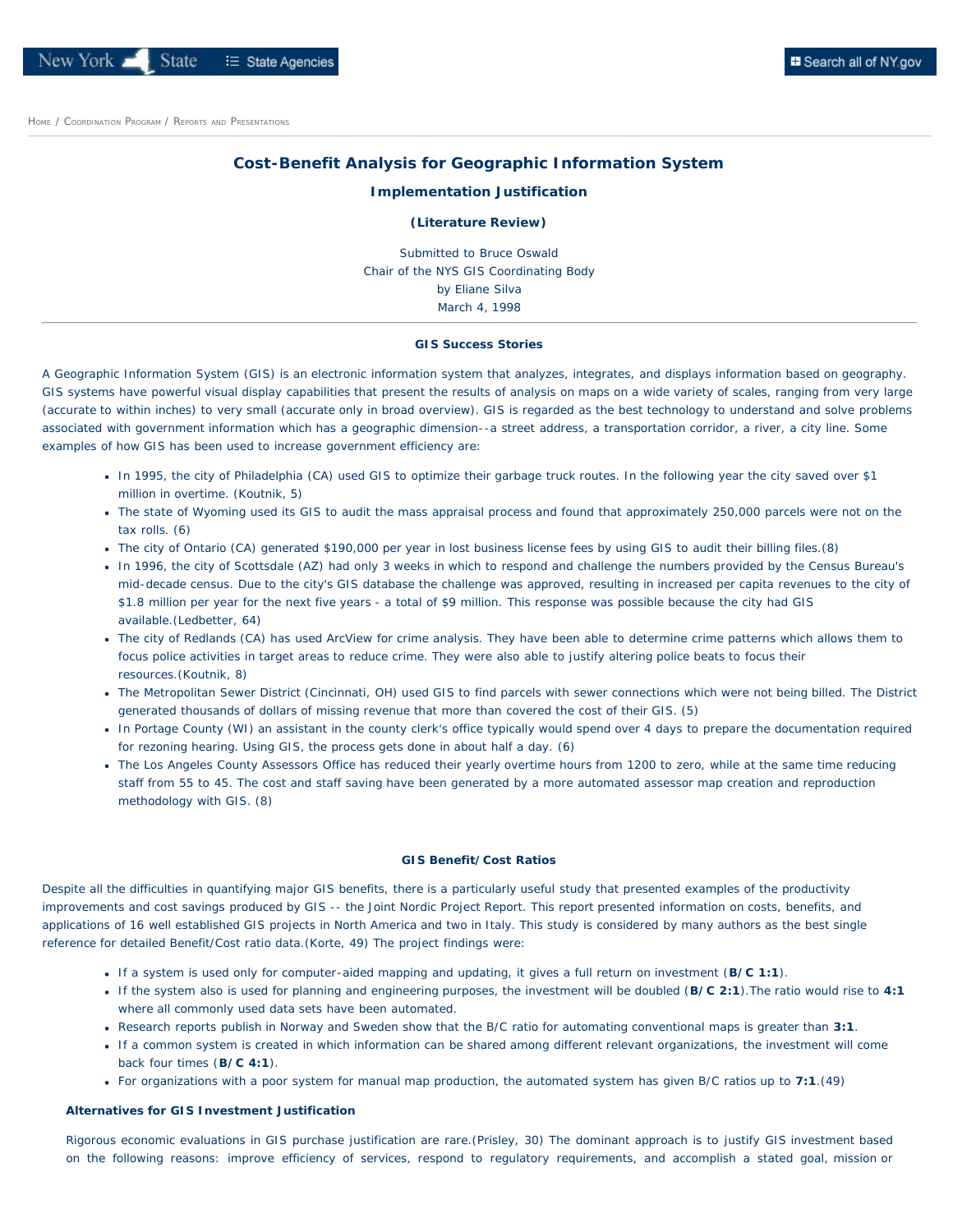### objective.(Koutnik, 3)

There are some important aspects of a GIS project that can make the process of justifying investment in GIS technology (GISt) quite complex. First, in many instances a geographic information system can create an opportunity for a department or organization to perform new data analysis that is not possible without GIS technology and, consequently, not comparable with any of the department pre-GIS operations. Generally, these new capabilities are usually hard to express in financial terms (intangible benefits). However, a literature review revealed that these new capabilities are frequently considered as the strongest arguments for having a GIS.(Stutheit, 69) Second, a GIS can range from one single, well-defined application in one department to an enterprise-wide GIS. In addition, the strongest arguments may also be the ones that often would arise many years after project initiation.

GISt is sought for many governments to improve their operational efficiencies on providing services to the public. Nonetheless, this is also an restraint in the justification process since there is no market prices for services that are consumed within government. Tomlinson (1992) emphasized two alternatives to address this issue. One is to use the standard approach which assumes that "products consumed within government have a value or benefit equal to their cost of production."(248) The second alternative is through comparison. Government staff might identify government services that are provided by the private sector in similar jurisdictions.

The first part of this GIS justification analysis effort would be to determine who will benefit from having GISt available. The user group is broken into two different categories: user and *potential user.* The first is, in general, defined "as a person who uses the system for production, or who works with the products developed by the system.[...] [*Potential user*] is someone who cannot use the present system because of some constraint, but could become a user of the system if it were converted." The city of Ottawa, Canada, in its process of GISt justification considered that the following groups would benefit directly or indirectly from its new services.

- City and its departments for both existing and new products;
- Taxpayers who will benefit from new services;
- Private sector organizations, including construction firms, planners, architects, real estate firms and a wide variety of others who would have a willingness to pay for GIS products;
- Other related government organizations, such as school boards, that will benefit from some GIS products.

Ottawa successfully justifies GIS investment by quantifying benefits of GIS' products through a ranking scheme. The ranking scheme requires that each department assess the value of its services and determine how each GIS information product that could be generated for that department would affect what the department could do. Most of this evaluation would involve savings in direct costs (staff time, material, and timely provision for products now produced manually) with minimal subjective judgment. Nevertheless, it is recommended that estimates be reviewed by relevant department heads, and in some situations an external consultant can be hired to confirm their validity.

The departments of the city of Ottawa that participated of the interviewing process were Engineering and Works, Housing and Property, Planning and Development, Economic Development, Office of the City Clerk, Fire, Recreation and Culture, Legal and Police. The benefits of 100 information products were quantified through these interviews. Interviewees were asked to provide the following information for each product that was part of the department list of applications:

- 1. the nature of the programmed activity;
- 2. the extent to which information products are used currently;
- 3. the costs of producing current products, and
- 4. the estimated benefits of products not currently available that would be produced with a GIS.

In this list of information products there are a number of "new" information products that are likely to be unmanageable if addressed manually. The city of Ottawa called these products *desired additional information*. The Ottawa study based on the information provided by each department estimates the current baseline cost (material and personnel time) of making products manually and the costs of making the *desired additional* information products if existing manual methods were used. The savings of both information products (already produced and desired) were calculated by assessing how much would be saved if GISt were available.

However, in this study dollar values were assigned "only to savings made by replacing information products already produced manually, or to savings in staff time or improvements in operational efficiencies or other direct benefits by city staff."(251) It is important to emphasize that costs of producing desired additional information manually were considered as an *avoided cost.*

As a result of this GIS feasibility study, Ottawa's staff could successfully present GIS as an attractive public investment. They estimated that "tangible benefits to the city's operations from 1990 to 2000 will be in excess of \$30 million expressed in discounted 1991 dollars (...) over this ten-year-period, we [city of Ottawa] estimate savings of over 439000 person hours valued at over \$11 million from GIS efficiencies." (251) "The net result is a discounted excess of benefits over costs of more than \$17.5 million." (252)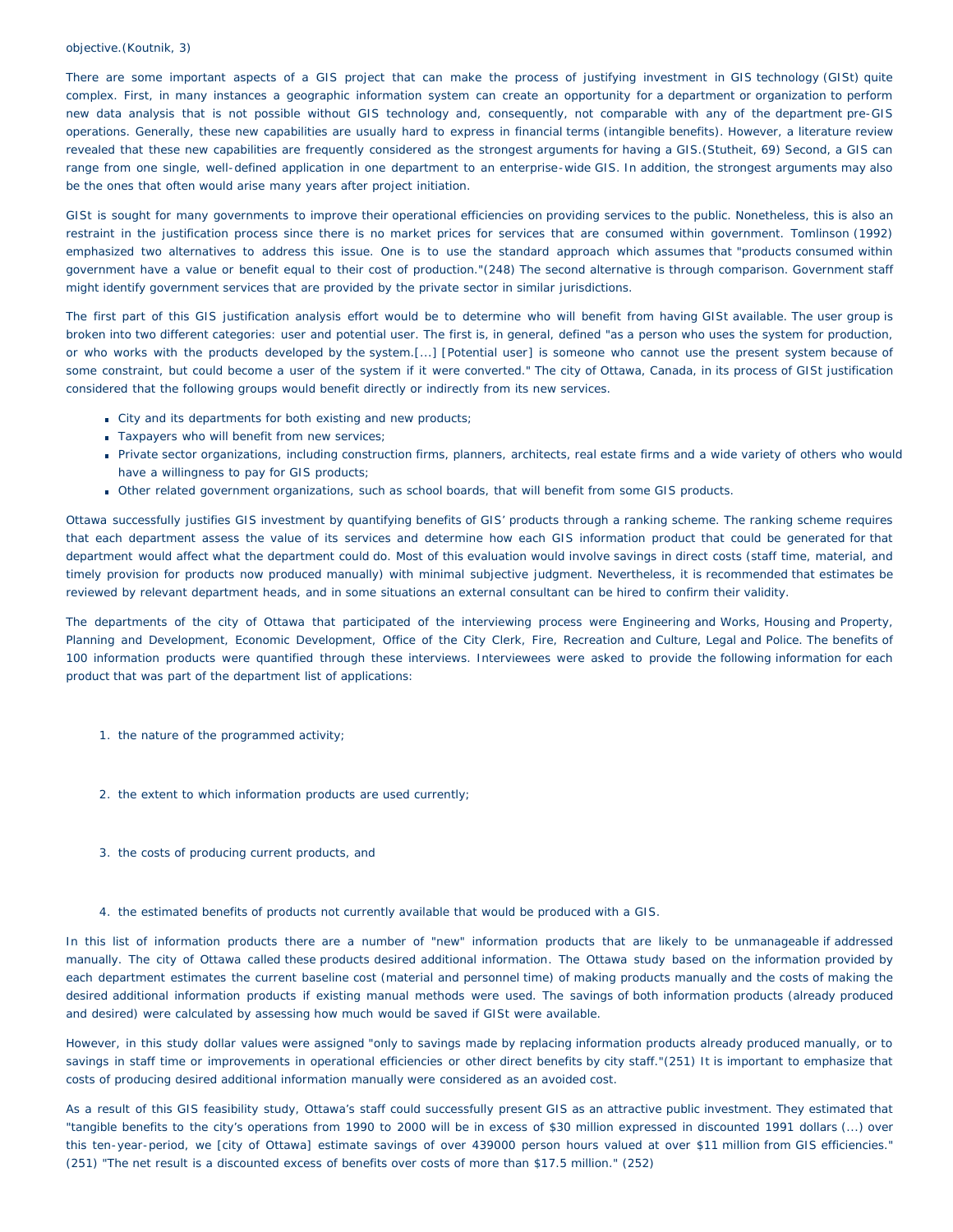There are occasions where government needs to respond to regulatory (mandated) requirements, in which case an advanced technology investment could be comfortably justified. An example is the Florida's 1985 Planning and Development Act that required that local governments provide detailed information available in the form of maps and map overlays. Governments in a similar situation could use a less time consuming and more flexible approach.

Therefore, GISt justification could be accomplished through a system of weighing the intangible benefits to what is called "excess tangible cost."(Prisley, 33) In this approach the "hard" benefit data (tangible benefits) is deducted from the total system cost. Then, the cost left without justification is compared to a list of GIS intangible benefits. The intangible benefits (improved decision making, customer satisfaction, improved access to information, more effective communication and data sharing between offices, etc...) values will be estimated through judgement. (Liteck, 16)

In this justification process the probability of achieving these intangible benefits are subjectively assessed. Liteck explains that if a manager determines that the probability of achieving a particular benefit is about one in ten, then it is necessary to shown \$10 of potential benefits for every dollar of excess tangible costs in order to be convinced of a project's merit.

For this approach it is crucial to identify what would could change in the department operations due to GIS implementation. It is clear that this approach involves some subjectivity, but the outcome can be highly positive if the in-house personnel involved in the project proposal make a "brainstorm" effort to list all the possible benefits that GIS could bring to each of the departments involved. Despite the fact that some of these benefits would be abstract in nature, the *Excess Tangible Cost* approach would set a framework for future system performance evaluation. And, based on the "brainstorm" discoveries GIS might become a very attractive investment.

**Simplified Excess Tangible Cost - Example** 

Tangible Costs ................ \$ XXX **-** Tangible Benefits ......... XX Excess Tangible Costs .... XX Intangible Benefits Benefit 1 x discount factor 1 = YY Benefit 2  $\times$  discount factor 2 = YY Benefit  $3 \times$  discount factor  $3 = YY$ Benefit 4 x discount factor  $4 = YY YY(total)$ NET (figure of merit)..................................... XX

#### **Benefits**

The "hard" benefit data frequently involves labor savings, material cost savings, and minimization of current out-house expenditures. The bulk of these savings are usually labor cost savings. Labor savings are the dollar value assigned to personnel work time saved through GIS use. Each department should estimate how much time its employees spend on any of the tasks related to the data sets available for each of these two alternatives: proposed GIS (automated) and non-GIS (manual). In order to assess the value of labor savings, the time saved by using the automated alternative is multiplied by the salary and any other economic benefit of the personnel whose time is saved.(Korte, 49) The material cost savings are tools and consumable resources such as drafting supplies necessary in the manual map production process. Minimization of out-house expenditures occurs when a department no long needs to hire consultants to perform tasks that are now available through its GIS.

The key to a successful purchase justification could be the identification of potential changes GIS technology would yield. The most common examples of intangible benefits or broad categories of benefits expected from GIS are:

- reducing the potential for maladministration and liability,
- more rigorous data management,
- enhanced visualization of graphical data,
- improved analytical procedures,
- improved data security,
- the provision of better information,
- more consistent access to data,
- improved services to customers,
- the ability to integrate data,
- the ability to generate new 'understandings', and easier access to data.

#### **Costs**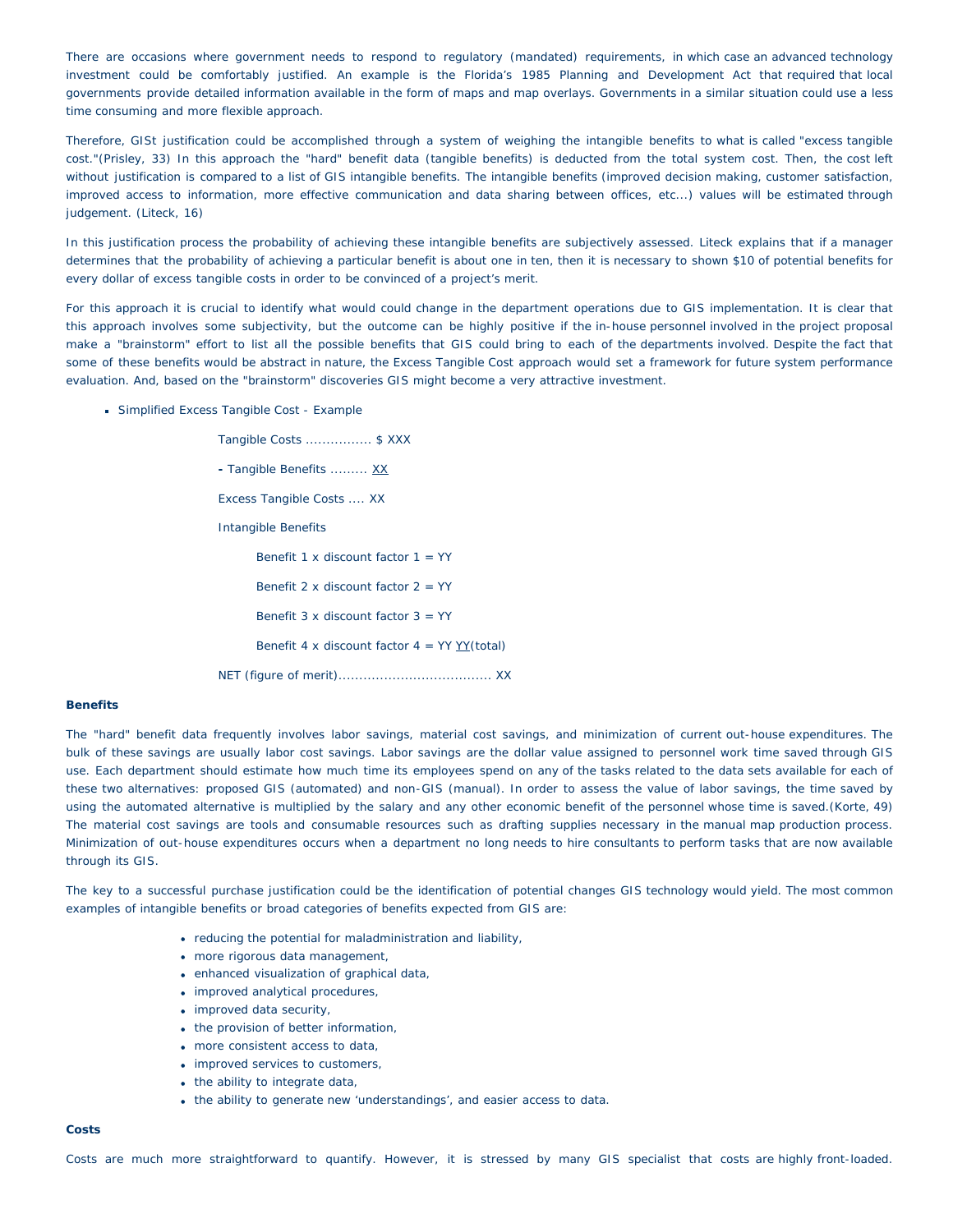Consequently, information about all the potential benefits an organization could expect to obtain becomes vital. The dominant approach in cost analysis is to divide costs into two categories, implementation and maintenance. Korte (49) defines maintenance cost as "operations and the maintenance of the digital database following system implementation." GIS database is instrumental only if it provides current information. Also, hardware/software upgrading and replacement should be considered on the assessment of the system ongoing costs. According to Worral, the possible items to be considered in any GIS implementation cost analysis are: (557)

- hardware integration with pre-existing computing infrastructure,
- evaluation, selection, acquisition and installation of software,
- undertaking requirements/needs analysis,
- contractual aspects,
- consultancy support,
- systems customization,
- applications portfolio development (and/or customization),
- interfacing to other 'data servers' and operational systems,
- training, human resources planning, skills development and re-skilling,
- additional vendor services (e.g. possible turnkey development),
- business analysis,
- project management,
- delivery and installation,
- communications,
- business process re-engineering,
- documentation redesign,
- transitional costs (i.e. parallel running of old and new systems),
- on-going revenue implications (i.e. staff costs and consumables),
- data modeling, data flows analysis and redesign,
- data purchase (e.g., Address Point, Census),
- data capture, data conversion, and
- data re-survey and validation.

The city of Ottawa revealed that the costs were distributed among the following categories: maintenance (15,1%), software (8,6%), external data conversion (20%), staffing/training (26,7%), hardware (24,0%), system implementation (5,6%).

# **Conclusion**

The implementation of GIS is a long-term undertaking of time, effort, and money. An organization or department can highly advance its GIS implementation by considering the option of a data sharing cooperative. The Enterprise-wide option (data sharing) has been proven quite successful as a means to minimize costs.

Moreover, this option would enable an organization or department to use existing datasets and/or operational capabilities. This option can bring about major efficiencies and savings to the public sector under increasing performance pressure. GIS data sharing needs to be viewed as a *strategic advantage*.

It is well recognized today that governmental agencies often duplicate data that are already available and in use by other agencies. A GIS sharing program could permit to an agency to "keep pace" with new mandates even when it faces a shrinking budget. Sharing data can build interagency cooperation and expanded use of information created by government agencies.

A financial example is presented by the Kansas GIS Policy Board's briefing paper. It revealed that the board spent a total of \$2,2 million to develop a shared database of geographically-related information and to coordinate the use of that information among State, Federal, and local agencies. According to the report this data set would have cost the state \$11,3 million considering the usage of the shared geographic information by individual state agencies. That results in a net savings of State tax dollars in the amount of \$9 million over four fiscal years (Benefit/ Cost ratio of 4:1).

An in-state example of successful and invaluable GIS data sharing was the one experienced by a number of government agencies when a devastating ice storm hit the northern part of New York State (NYS) on January 6, 1998. As a result of the storm, over 130,000 residents, countless businesses, and 1800 farms were without power. Additionally, phone services were decimated and numerous roads were closed. Six counties were declared eligible for federal disaster relief. Agencies such as Department of Transportation, Office of Real Property Services, Department of State, Public Service Commission, Department of Health, and Department of Environmental Conservation worked together to share GIS data, staff and analysis obtained from it to meet the State's urgent needs.

The NYS Statewide GIS Coordination program quickly facilitated the recovery effort because it has been disseminating an interagency cooperation climate since its establishment 14 months ago. Under the leadership of New York's Office for Technology this program has been able to bring together over 100 volunteers that represent State agencies, local government, academia and private sector. These volunteers have been actively sharing their GIS expertise to address many of the major issues relating to the dissemination of GISt among all levels of government within the State.

The task of justifying the cost of investment in GIS is well acknowledged to be difficult. Organizational resistance can be reduced if an extra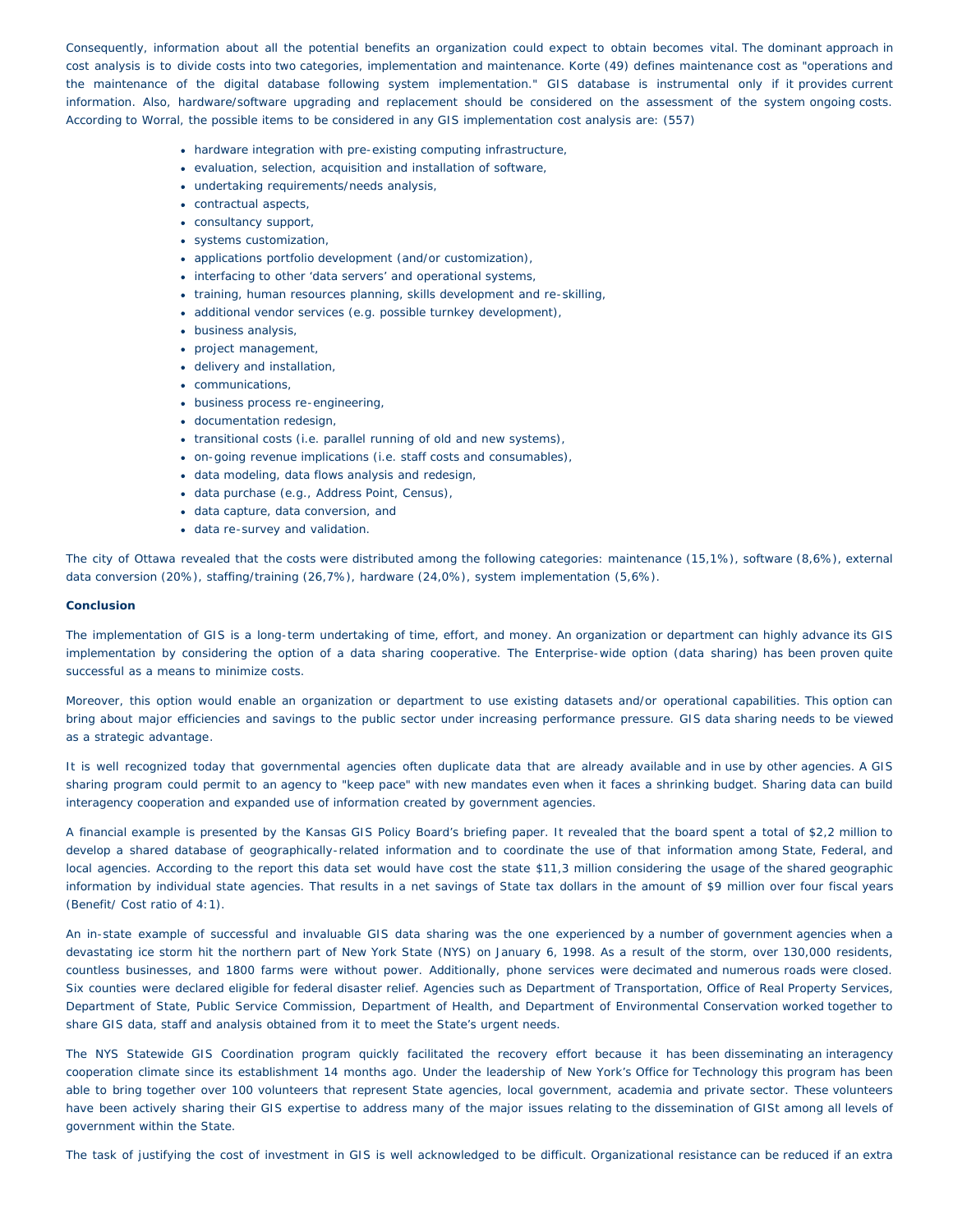effort is made to educate and involve the people within the organization who will benefit from the technology. Increasingly, the ultimate goal of implementing a GIS system is to improve an organization's performance and to enhance the outlook for new business opportunities.

It is important to emphasize that one of the most useful features of a GIS is its ability to overlay different views of a place. Combinations are limited only by the kinds of questions you need to answer and the kind of spatial data you have available to answer them. This powerful ability to integrate different kinds of information about a place can lead to better-informed decisions about public investments in infrastructure and services. Geographic Information Systems are effective analytical and decision-making tools that organize, compare, and analyze disparate types of information.

# **REFERENCES**

- 1. Korte, George. 1996. "Weighing GIS Benefits with Financial Analysis." *Government Finance Review*, October, p. 49-52.(and also in *GIS World*, July 1996, p. 48-52)
- 2. Koutnik, Mike. 1996. "The Benefits of GIS in Local Government: Examples From ESRI's User Community." Environmental Systems Research Institute, Inc. (Unpublished)
- 3. Ledbetter, M., Carder Hunt and Don Anderson. 1997. "Blueprints for a Citywide GIS: Scottsdale's Award-Winning System Provides a Profitable Example." *GIS World*, November, 62-64.
- 4. Liteck, Charles R. 1981. "Intangibles in Cost/Benefit Analysis." *Journal of Systems Management*, Vol. 32, No. 2, 15-17.
- 5. Prisley, S., and Roy Mead. 1987. "Cost Benefit Analysis for Geographic Information Systems." p. 29 37. Proceedings of GIS' 87. American Congress on Surveying and Mapping, American Society for Photogrammetry and Remote Sensing, Bethesda, MD.
- 6. Tomlinson, Roger, and Douglas Smith. 1992. "Assessing Costs and Benefits of Geographical Information Systems: Methodological and Implementation Issues." *International Journal of Geographical Information Systems*, Vol. 6, No. 3, 247-256.
- 7. Smith, Cy. 1995. "Briefing Paper on the Kansas Geographic Information Systems Policy Board." presented to the House Appropriations Subcommittee.
- 8. Stutheit, Juliann. 1990. "GIS Procurements: Weighing the Costs." *GIS World*, April/May, 69 70.
- 9. Worral, Les. 1994. "Justifying investment in GIS: a local government perspective." *International Journal of Geographical Information Systems*, Vol. 8, No. 6, 545-565.

#### **GIS Literature Review**

Alston, R., and D. Donelan. 1993. "Weighing the Benefits of GIS." *American City & County*, October, 14.

Anderson, Carrie S. ???. "GIS Development Process: A Framework for Considering the Initiation, Acquisition, and Incorporation of GIS Technology," *URISA Journal.*

Armstrong, Laura. 1994. "GIS Plays Key Role in L.A. County Earthquake Response." *ESRI ARC News*, Spring, 14.

- Aronoff, Stan. 1989. *Geographic Information Systems: A Management Perspective.* WDL Publications: Ottawa, Canada. 259 261
- Brennen, J. 1994. "Developing an Integrated, Multi-purpose Geographic Information System." *Public Works*, August, 43-46.
- "The City of Ontario Collects Revenue More Efficiently," *ESRI ArcUser*, 1998. [http://www.esri.com/base/news/arcuser/ontario\\_rev.html](http://www.esri.com/gisforeveryone/success/stories/ontario.html)

Craig, William J., and Donald D. Johnson. 1997. "Maximizing GIS Benefits to Society." *Geo Info Systems*, March, 14.

"Creating a GIS without the budget for one." *American City & County*, November, 1995, Vol. 110, Issue 12, 44-45.

Dickinson, Holly J., and Hugh W. Calkins. 1988. "The Economic Evaluation of Implementing a GIS." *International Journal of Geographical Information Systems*, Vol. 2, No. 4, 307-327.

- Evans, Don. 1996. "Enterprise GIS at the City of Calgary: A Case Study." [http://www.geoplace.com/print/gw/1996/1096/1096feat1.html](http://www.geoplace.com/gw/1996/1096/1096feat1.asp)
- Gillespie, S. R. 1994. "Measuring the Benefits of GIS Use: Two Transportation Case Studies." *URISA Journal*, Fall, Vol. 6, No. 2, p. 62-67.
- Gillespie, S. R. 1997. "A Model Approach To Estimating GIS Benefits." U.S. Geological Survey (USGS). (Unpublished)
- "GIS Helps Laguna Niguel Use Federal Money More Effectively." *ESRI ArcUser*, 1998. [http://www.esri.com/base/news/arcuser/laguna.html](http://www.esri.com/news/arcuser/laguna.html)
- "GIS: Information Sharing in the 21st Century."
- "GIS Streamlines Public Works In Two Cities." *American City & County*, July, 1995, 40.
- "Got a Problem? At El Dorado County, They Have The Spatial Solution." *ESRI ARC News*, Summer, 1995.